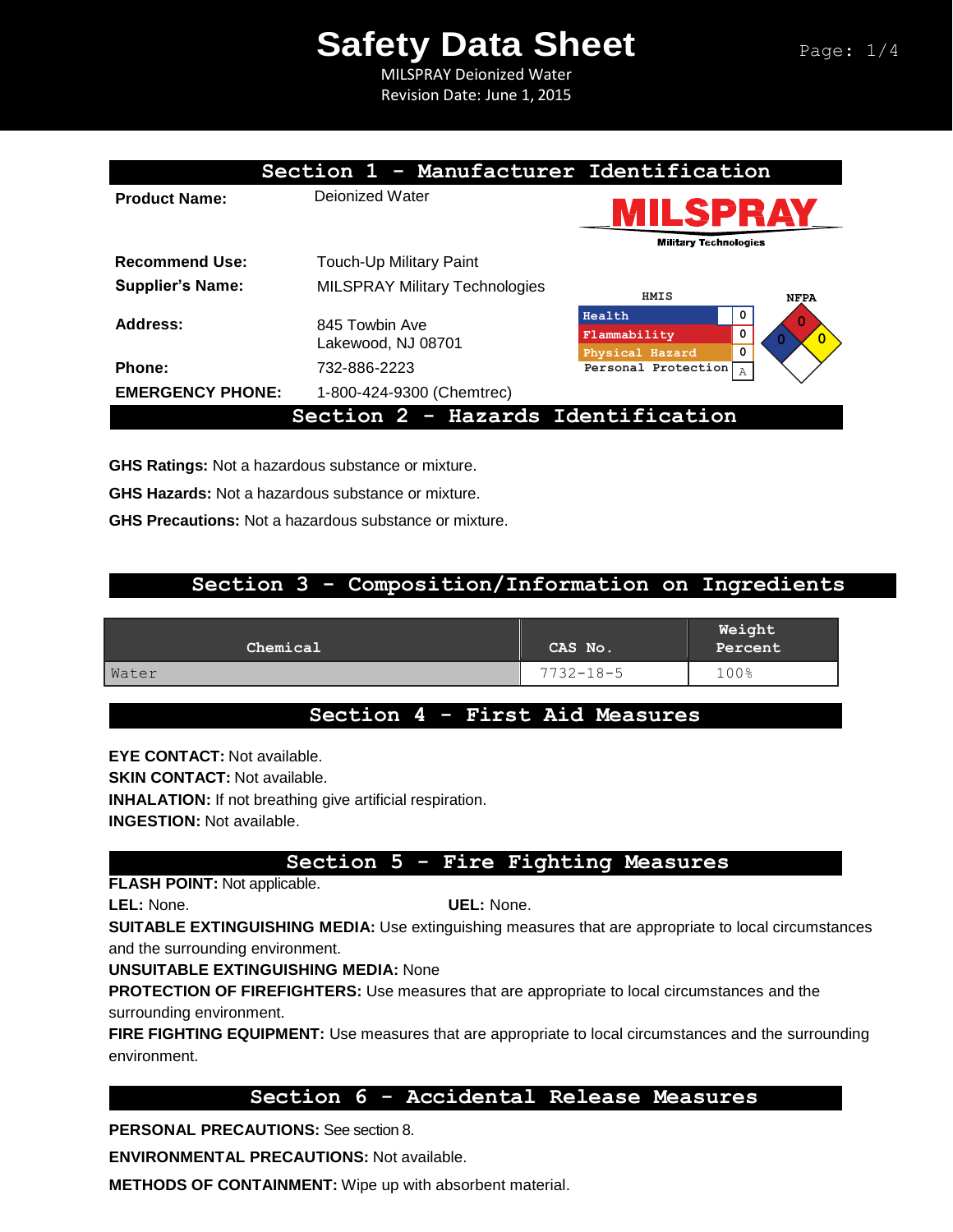MILSPRAY Deionized Water Revision Date: June 1, 2015

# **Section 7 - Handling and Storage**

**HANDLING**: no special requirements.

**STORAGE:** No special storage conditions required.

| Section 8 - Exposure Controls/Personal Protection |                                   |                                        |                             |  |  |
|---------------------------------------------------|-----------------------------------|----------------------------------------|-----------------------------|--|--|
| Chemical                                          | <b>OSHA</b><br>Exposure<br>Limits | <b>ACGIH</b><br><b>Exposure Limits</b> | Other<br>Exposure<br>Limits |  |  |
| Water                                             | OELs not<br>established           | OELs not<br>established                |                             |  |  |

**ENGINEERING CONTROLS:** Handle in accordance with good industrial hygiene and safety practice. **PERSONAL PROTECTIVE EQUIPMENT: None**

## **Section 9 - Physical and Chemical Properties**

**APPEARANCE:** Colorless liquid.

**ODOR:** Not available.

**ODOR THRESHOLD:** Not available.

**PHYSICAL STATE:** Liquid

**% Volume Volatile:** Not available.

**Formula Lb/Gal:** Not available.

**Boiling Range: 100°C (212°F) – lit.** 

**EVAPORATION RATE:** Not available.

**pH:** 6.0 - 8.0 at 25 °C (77 °F)

**MELTING POINT/FREEZING POINT:** 0.0 °C (32.0 °F)

**FLASH POINT:** None

**FLAMMABILITY:** nonflammable

**UPPER/LOWER LIMITS FLAMMABITLITY:** None

**VAPOR PRESSURE:** Not available.

**RELATIVE DENSITY:** 1.0

**SOLUBITLITY:** Not available.

**PARTITION COEFFICICIENT:** Not available.

**AUTO-IGNITION TEMPERATURE:** None

**DECOMPOSITION TEMPERATURE:** Not available

**VISCOSITY:** Not available.

**VAPOR DENSITTY:** Not available.

**Lbs VOC/Gallon Less Water:** 0

**Gms VOC/Liter Less Water:** 0

#### **Section 10 - Stability and Reactivity**

**STABILITY:** Stable.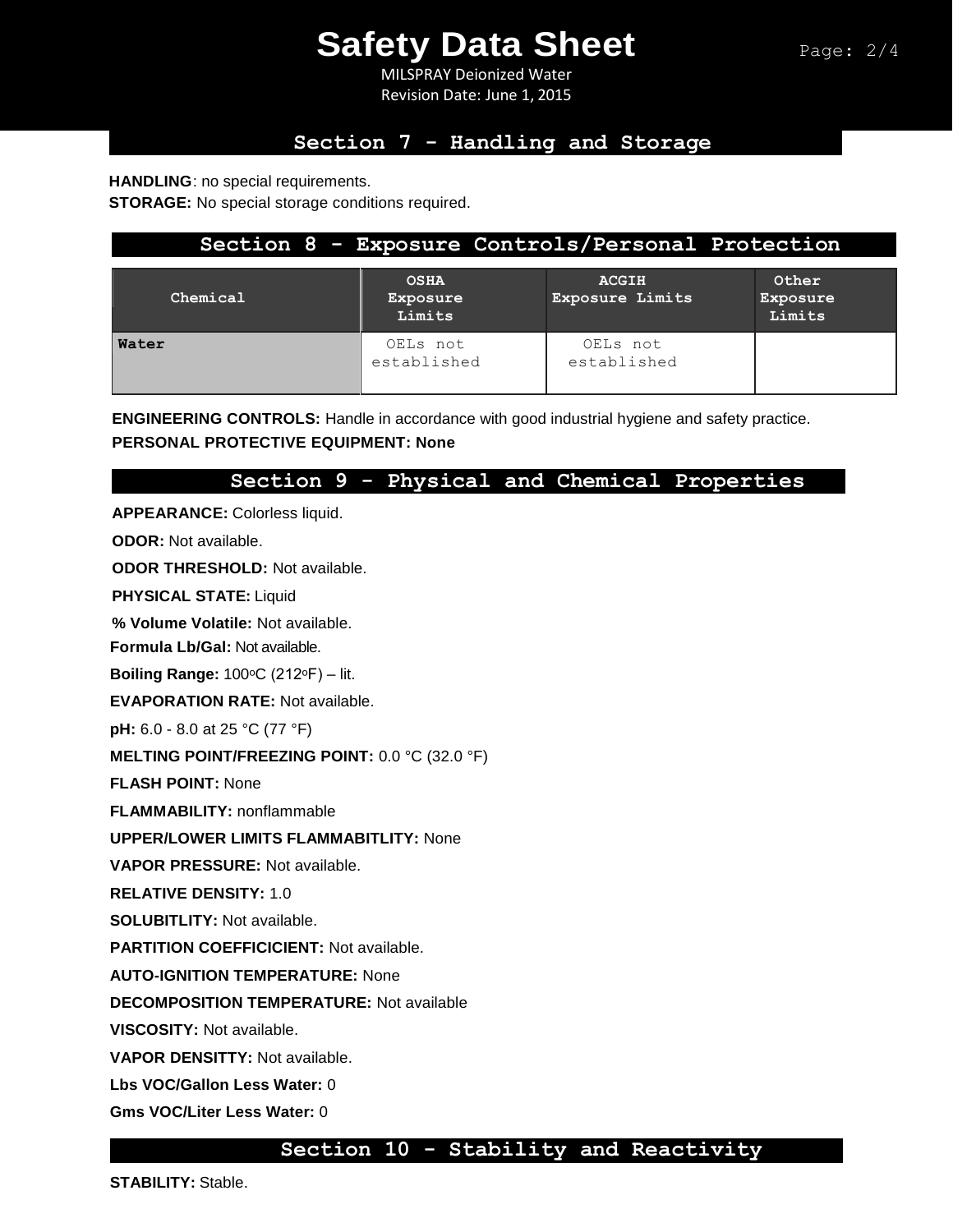MILSPRAY Deionized Water Revision Date: June 1, 2015

**CONDITIONS TO AVOID:** Not available.

**INCOMPATIBLE MATERIALS:** Not available.

**HAZARDOUS DECOMPOSITION PRODUCTS:** None

**POSSIBILITY OF HAZARDOUS REACTIONS:** Not available

### **Section 11 - Toxicological Information**

**LIKELY ROUTES OF EXPOSURE:** Eye contact, Skin contact, Ingestion, and Inhalation

**EYE:** Not available. **INHALATION:** Not available **SKIN:** Nontoxic **Ingestion:** Nontoxic **MEDICAL CONDITIONS AGGRAVATED BY EXPOSURE:** not available

**COMPONENT TOXICITY:** Nontoxic

### **Section 12 - Ecological Information**

**ENVIRONMENTAL EFFECTS:** Not available.

#### **Section 13 - Disposal Considerations**

The product may be disposed of as waster.

### **Section 14 - Transport Information**

#### **DOMESTIC (USDOT):**

Proper Shipping Name: None Hazard Class: Not applicable. Packing Group: Not applicable.

#### **Section 15 - Regulatory Information**

Other regulatory information is listed where applicable.

**State of California Safe Drinking Water and Toxic Enforcement Act of 1986 (Proposition 65):** WARNING! This product contains the following chemicals which are listed by the State of California as carcinogenic or a reproductive toxin: None.

**Commonwealth of Massachusetts "Right to Know":** This product contains the following toxic or hazardous substances which appear on the Massachusetts Substance List: **None.**

**New Jersey Worker and Community Right To Know Hazardous Substance List:** The following substances appear on the New Jersey Right To Know Hazardous Substance List: None.

**Commonwealth of Pennsylvania Worker and Community Right-To-Know Act:** This product contains the following chemicals which appear on the Pennsylvania Hazardous Substance List: **None.** 

**EU Risk Phrases** 

None.

**Safety Phrase:**

None.

**Toxic Substances Control Act (TSCA):** All chemicals except those listed below appear in the Toxic Substances Control Act Chemical Substance Inventory:

None.

**Section 313 of Title III of the Superfund Amendments and Reauthorization Act of 1986 (SARA).** This